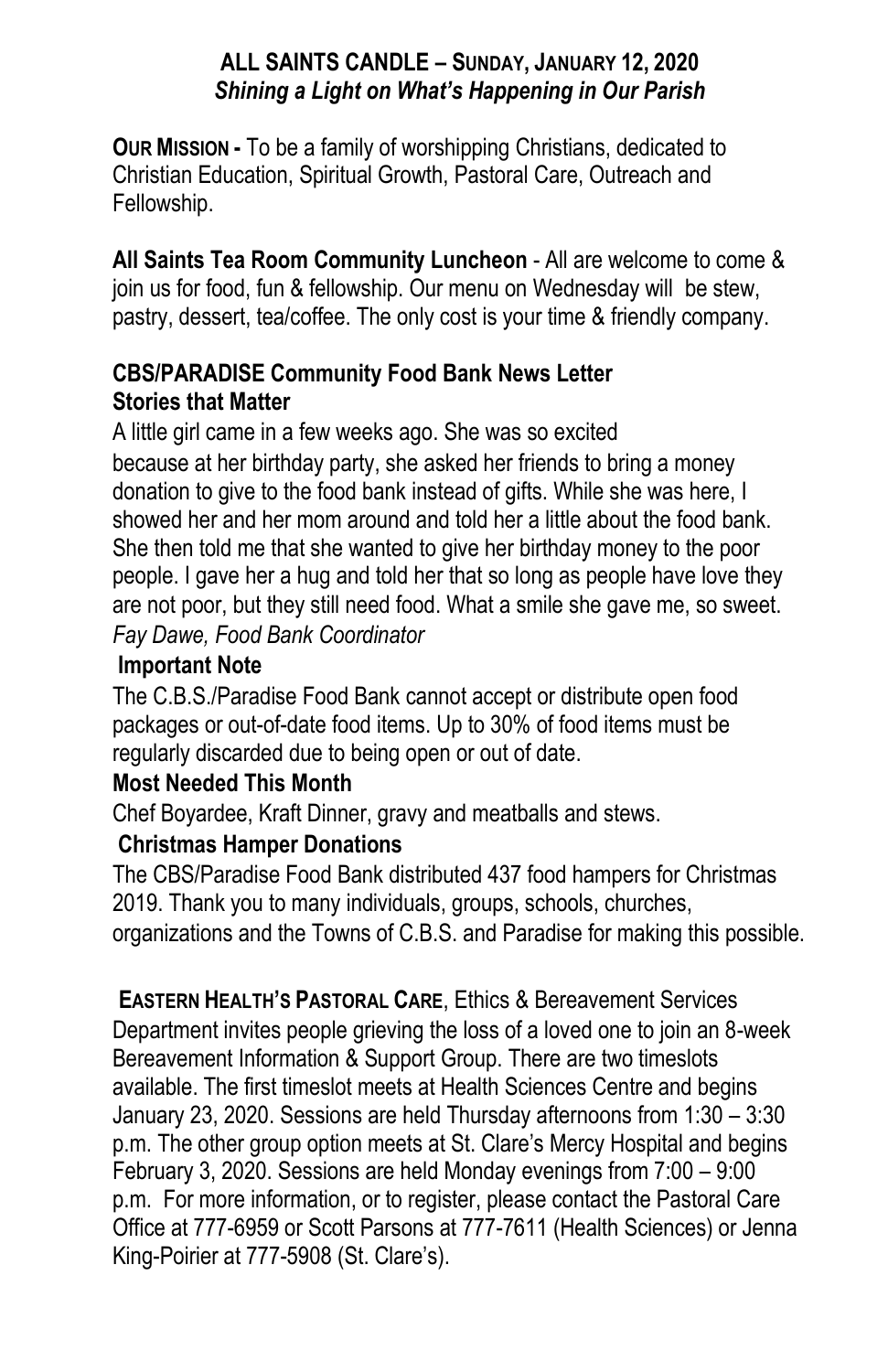#### **THANK OFFERING-FOOD BANK**

 A Thank offering has been given in celebration of **Aunt Laura's** 90th birthday by: Cheryl

#### **CHRISTMAS MEMORIALS**

- In loving memory of **Edward Woodland** by: Wife-Kathleen & Daughter-Grace
- In loving memory of Grandparents-**Edward & Phyllis Bussey** and **Warwick & Catherine Tilley , Gerald, Stella & Stephen Woodland** by: Kathleen & Grace Woodland
- In loving memory of **Wayne Eason & All Family & Friends** by: Audene
- **Elaine Ryan, Family & Friends** by: Tom Ryan
- **William & Marion Blagdon** by: Family
- In loving memory of **Ray Bishop** by: The Bishop Family
- In loving memory of **Hubert Fagan, Ros & Clyde Butler** by: David, Joselyn & Family
- **Samuel & Alvina Hunt, Albert & Flora Butler** by: Kevin & Marion
- **Violet Hussey** by: daughter-Georgina, Glen, grandchildren-Ryan & Victoria Smith
- **Cyril James & Grace Rideout, Effie Stringer** by: Sue Rideout-Vivian
- **Mother & Grandmother-Ada Porter** by: Lorraine, Willis, & Hilary
- **Mother & Grandmother-Ada Porter** by: Jeff, Geraldine, Jillian & Joel

#### **MEMORIAM-GENERAL FUND**

- In loving memory of **Dorothy Jean Petten** of Kelligrews by: Reginald & Margaret Meadus
- In loving memory of **Mom-Catherine (Kit) Tilley** (remembering her birthday January 12th) by: Jim & Elizabeth Tilley & Family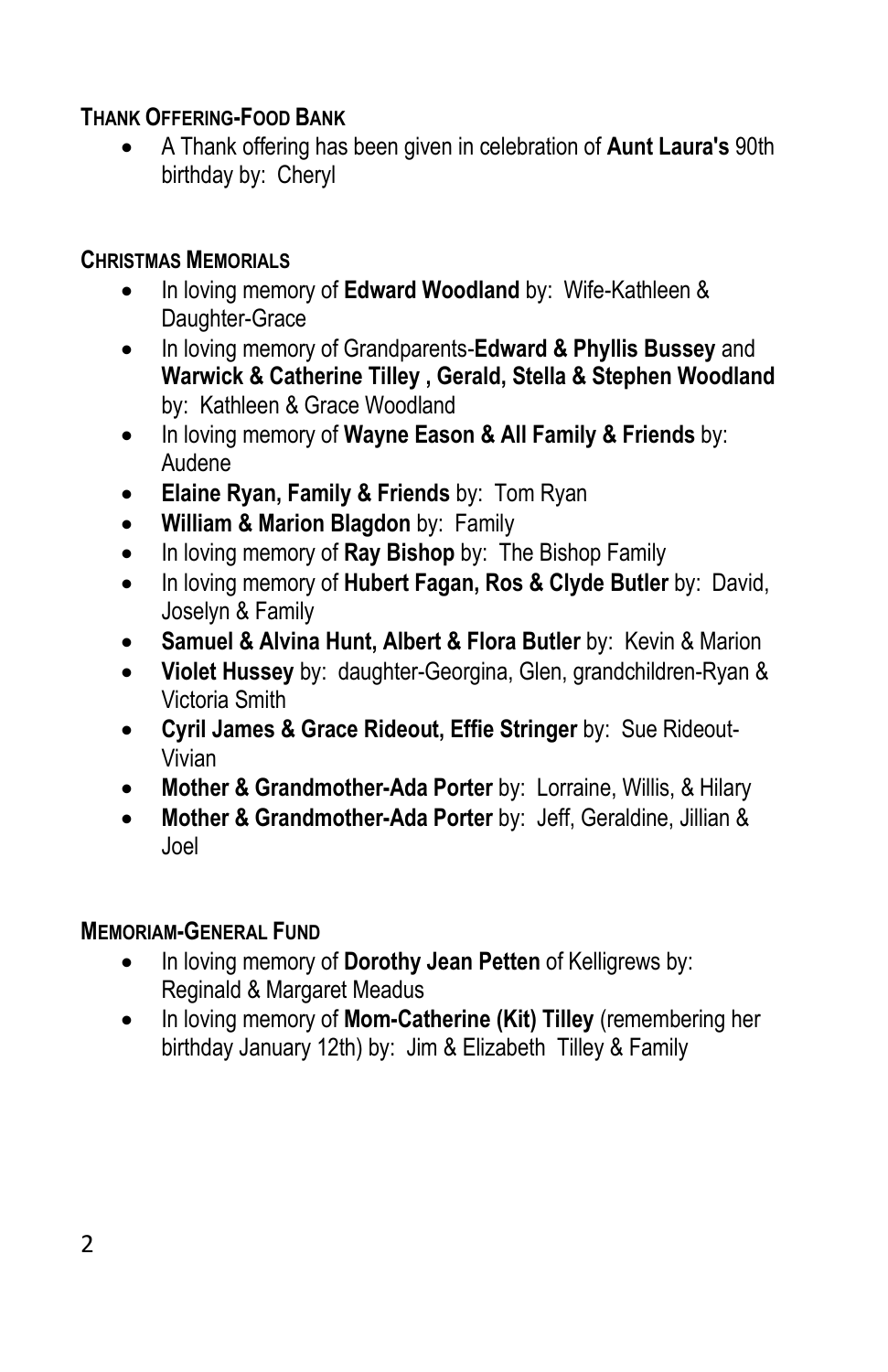# **Please join us for the launch of our**

# **Inclusive Youth Ministry Gathering**

### Asperger's

 *Anxiety Autism ADHD* SPECIAL NEEDS Down Syndrome Learning Difference

**This gathering will be focused on:**

- **a short Bible related story**
- **a fun activity related to the story**
	- **snack time and fellowship**

**Sunday, January 26th , 2020 at 6:30 p.m. at All Saints Parish Hall, Lower Level 419 Conception Bay Highway**

**For more information please contact Joanne at joannesimfukwe@gmail.com or 682-8103**